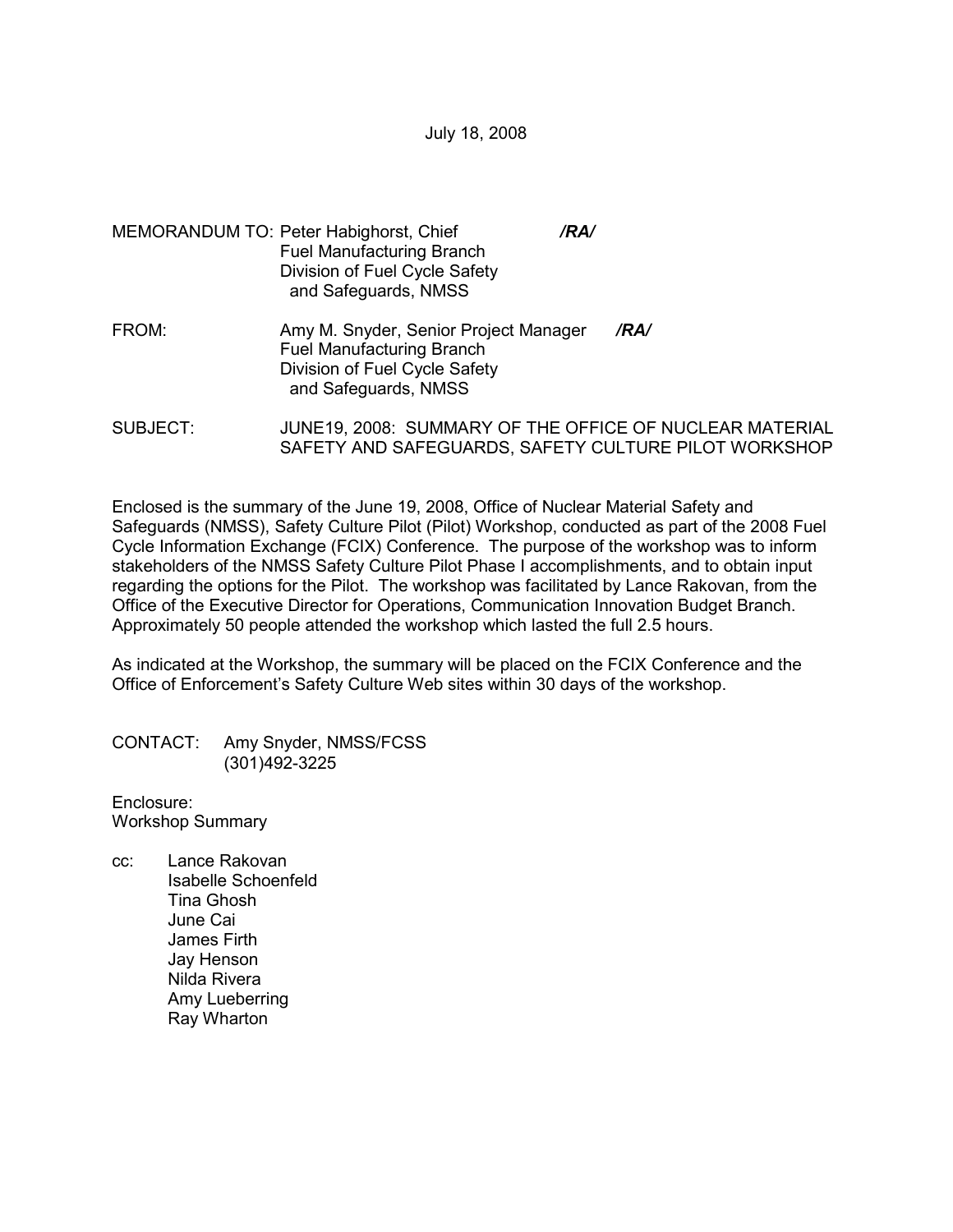July 18, 2008

| MEMORANDUM TO: Peter Habighorst, Chief | /RA/ |
|----------------------------------------|------|
| <b>Fuel Manufacturing Branch</b>       |      |
| Division of Fuel Cycle Safety          |      |
| and Safeguards, NMSS                   |      |

- FROM: Amy M. Snyder, Senior Project Manager */RA/* Fuel Manufacturing Branch Division of Fuel Cycle Safety and Safeguards, NMSS
- SUBJECT: JUNE19, 2008: SUMMARY OF THE NUCLEAR MATERIAL SAFETY AND SAFEGUARDS, SAFETY CULTURE PILOT WORKSHOP

Enclosed is the summary of the June 19, 2008, Office of Nuclear Material Safety and Safeguards (NMSS), Safety Culture Pilot (Pilot) Workshop, conducted as part of the 2008 Fuel Cycle Information Exchange (FCIX) Conference. The purpose of the workshop was to inform stakeholders of the NMSS Safety Culture Pilot Phase I accomplishments, and to obtain input regarding the options for the Pilot. The workshop was facilitated by Lance Rakovan, from the Office of the Executive Director for Operations, Communication Innovation Budget Branch. Approximately 50 people attended the workshop which lasted the full 2.5 hours.

As indicated at the Workshop, the summary will be placed on the FCIX Conference and the Office of Enforcement's Safety Culture Web sites within 30 days of the workshop.

## CONTACT: Amy Snyder, NMSS/FCSS (301)492-3225

Enclosure: Workshop Summary

cc: Lance Rakovan Isabelle Schoenfeld Tina Ghosh June Cai James Firth Jay Henson Nilda Rivera Amy Lueberring Ray Wharton

## DISTRIBUTION: FCSSr/f

| IVILUU 1 <i>33</i> UUZU |          |                |             |           |  |
|-------------------------|----------|----------------|-------------|-----------|--|
| <b>OFFICE</b>           | FMB      | <b>FMB</b>     | <b>FMB</b>  | FFLD      |  |
| <b>NAME</b>             | ASnyder  | <b>VCheney</b> | PHabighorst | MTschiltz |  |
| <b>DATE</b>             | 07/17/08 | 07/17/08       | 07/18/08    | 07/18/08  |  |
|                         |          |                |             |           |  |

## **ML081990028**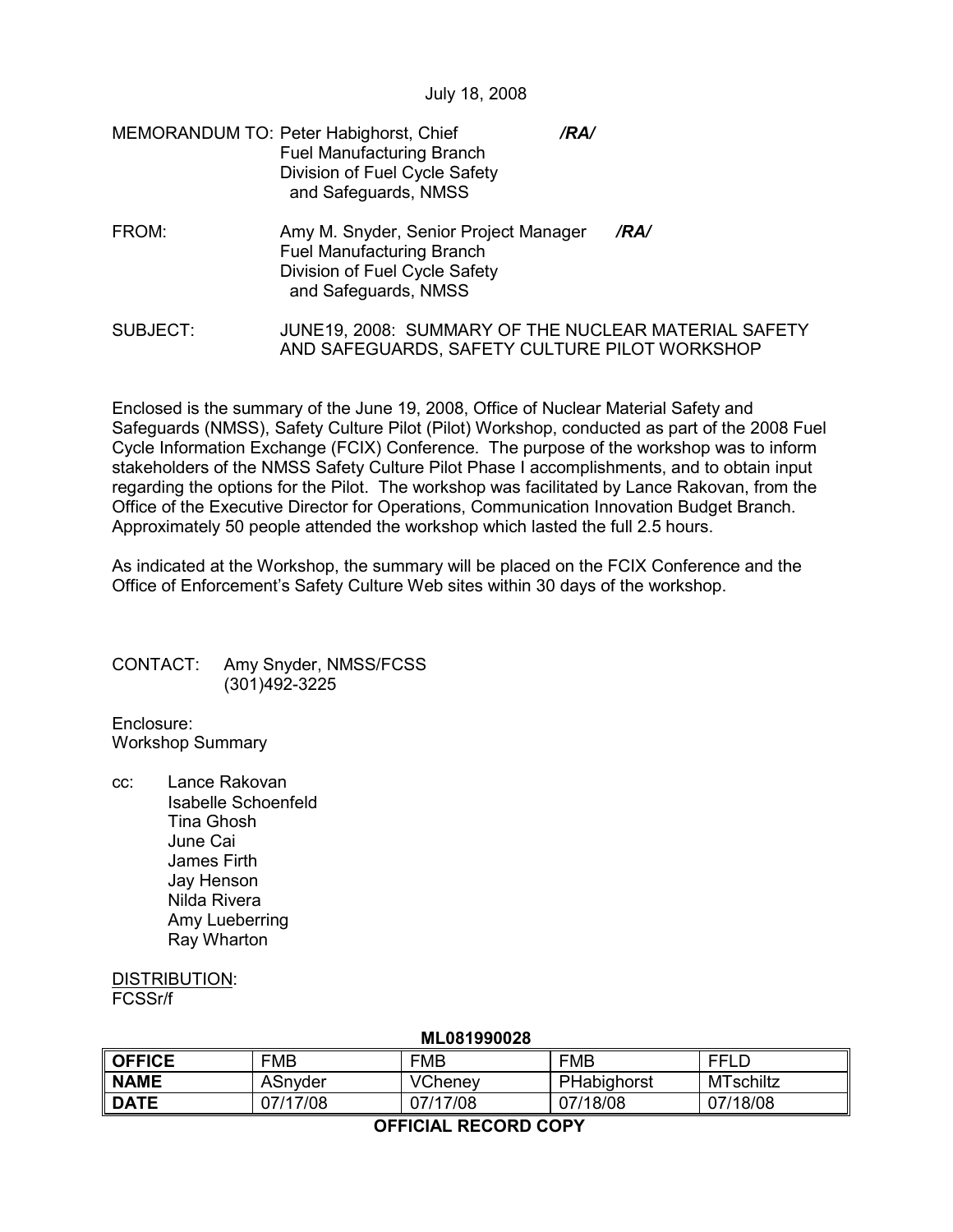## **Summary of US Nuclear Regulatory Commission Office of Nuclear Material Safety and Safeguards Safety Culture Workshop at the 2008, Fuel Cycle Information Exchange June 19, 2008**

The purpose of the June 19, 2008, meeting was to discuss with stakeholders the Office of Nuclear Material Safety and Safeguards (NMSS) Division of Fuel Cycle Safety and Safeguards (FCSS) Safety Culture pilot. The US Nuclear Regulatory Commission (NRC) staff presented preliminary results from the data gathering activities in Phase I of the pilot, and solicited input from stakeholders on options for implementation of the pilot. NRC's presentation slides are available at: http://www.nrc.gov/public-involve/conferences.html (under Fuel Cycle Information Exchange – 2008) and http://www.nrc.gov/about-nrc/regulatory/enforcement/safety-culture.html (under Public Meetings and Materials).

During the NRC presentation on the background for the pilot, a stakeholder asked what endpoint the NRC is trying to achieve, and what specific direction was provided to the NRC staff. The NRC staff explained that the goal is to assess whether the current fuel cycle inspection and assessment program could be enhanced with respect to safety culture, and whether lessons learned could be applied from the safety culture reactor oversight process (ROP) safety culture enhancements. The NRC staff discussed a Commission Staff Requirements Memorandum that referred to continuing the initiative after it had begun, and Martin Virgilio's speech at the 2006 Fuel Cycle Information Exchange about operating experience that shows safety culture contributes to events.

A couple of stakeholders expressed concern that the initiative may not be consistent with a regulator's role, which is to set requirements and make sure licensees follow them. A stakeholder expressed concern that this initiative seemed like it was moving beyond regulatory space and trying to add safety margin. There were also questions about what the NRC means when it says it will not regulate a licensee's safety culture. The NRC staff explained that the goal is to improve NRC's regulatory process and develop tools to make better use of insights from inspections, but that NRC would not take action unless there are regulatory violations. Safety culture enhancement of the FCSS inspection program could provide an additional layer of insights to help NRC focus on problem areas (based on violations, and their causal factors) before a serious problem (like the Davis Besse event) can arise. Another stakeholder expressed concern that licensees feel that the safety culture enhanced oversight approach for reactors is not working. NRC staff responded that through the Reactor Oversight Process (ROP) self-assessment program the NRC is currently assessing all feedback, including that from the Nuclear Energy Institute and the Regional Utilities Groups; some changes are planned, but the feedback does not indicate that the process is not working. In addition, the NRC staff stated that the goal is not to impose the ROP on fuel cycle facilities, but rather to assess whether the similar beneficial oversight tools in the area of safety culture could be developed and used for fuel cycle facilities, and take advantage of lessons learned from the ROP enhancements.

A couple of stakeholders asked about the appropriate role of the Institute of Nuclear Power Operations (INPO) versus the NRC with regard to licensees' safety culture, and suggested that perhaps it is more appropriate for INPO to use its existing safety culture criteria and apply it to fuel cycle facilities. NRC staff responded that NRC worked with INPO during the development of safety culture enhancements for the ROP, and changed some of the wording of the safety **Enclosure**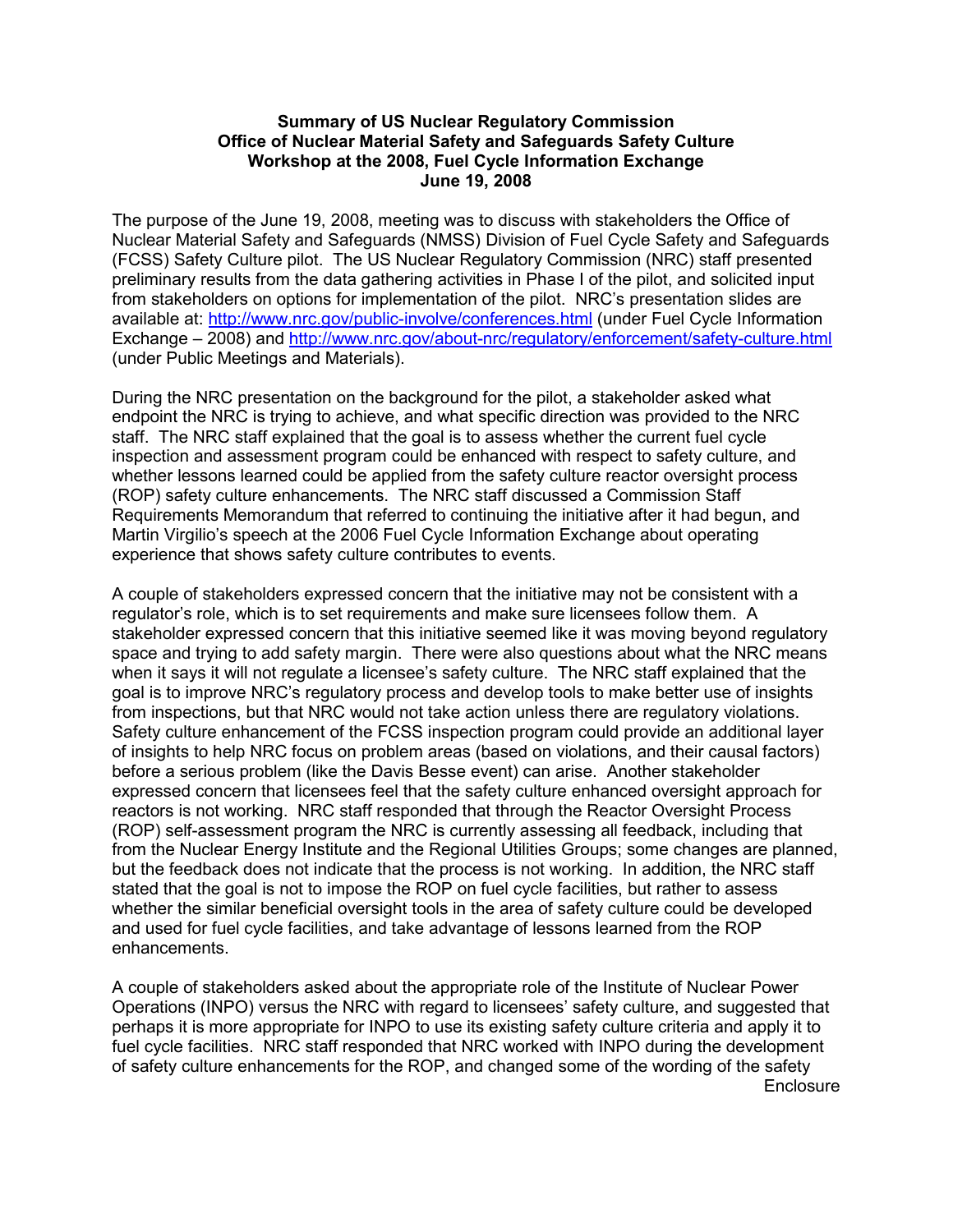culture components after comparing them to INPO's safety culture principles and attributes, to gain commonality. Because of the NRC's need to be transparent as a regulator, it would be challenging to rely on INPO's processes which are non-public and confidential. In addition, INPO's focus is on excellence, which goes beyond adequate safety. The NRC recognizes that INPO supports nuclear safety, but NRC and INPO's roles are different.

One stakeholder stated that INPO and the utilities expended many resources to formulate good safety culture components, and the result is that the INPO attributes are easily understood. The stakeholder expressed concern that in comparison, the NRC's components are confusing. The NRC staff responded that NRC is in the process of revising the components and there will be opportunity for stakeholder feedback. Some of the key issues that are planned to be addressed in the revision include: reducing redundancy, including security where appropriate, reducing confusion for inspectors in deciding which aspect within a component is appropriate, clarifying the components, and merging safety-conscious work environment and problem identification and resolution.

A stakeholder asked whether the NRC would use safety culture information in deciding whether the corrective action for a violation is adequate. NRC staff responded that one of the options NRC will explore includes reviewing and assessing the enforcement process to identify any beneficial enhancements.

During the discussion of the pilot implementation options, many stakeholders expressed their agreement that safety culture is important. One stakeholder further expressed that arriving at a common understanding of safety culture concepts and terminology in the fuel cycle facility community, and increased education for inspectors and staff, would be beneficial. However, stakeholders expressed a number of concerns about the NRC's potential direction in enhanced oversight, which is discussed below.

A number of stakeholders supported the "No Action" alternative and offered various reasons. One stakeholder expressed concern that NRC might inappropriately delve into the realm of management, or that the NRC's enhanced oversight process might have the inadvertent consequence of undermining management strengths at licensee facilities. One stakeholder expressed concern that increased inspector focus on the corrective action process, self assessments, and other safety culture component areas, could have a chilling effect on workers and the unintended consequences of reduced reporting (of problems or issues). A couple of stakeholders expressed concern that adding safety culture insights to inspection procedures would be subjective and result in disagreements between the NRC and licensees. One stakeholder expressed that safety culture can not be inspected, but rather assessed; hence it would be difficult to tie safety culture to inspection procedures. One stakeholder expressed the view that appropriate mechanisms to detect problems are already in place in NRC's current oversight program. One stakeholder recommended exploring the increase use of the Alternate Dispute Resolution (ADR) process and considering whether the program could be expanded to address safety culture issues, and pointed to the Nuclear Fuel Services (NFS) ADR case as an example. The NRC staff responded that although the NFS ADR result was positive, it was complicated and it is not clear whether that is a case to emulate. In response to the other concerns, the NRC staff responded that the safety culture components and any changes in the inspection programs will be used in a pilot format, and stakeholder feedback will be collected periodically during identification and development of any potential enhancements. In addition, whatever option is selected for the pilot will have accompanying inspector and staff training to ensure consistent understanding and application.